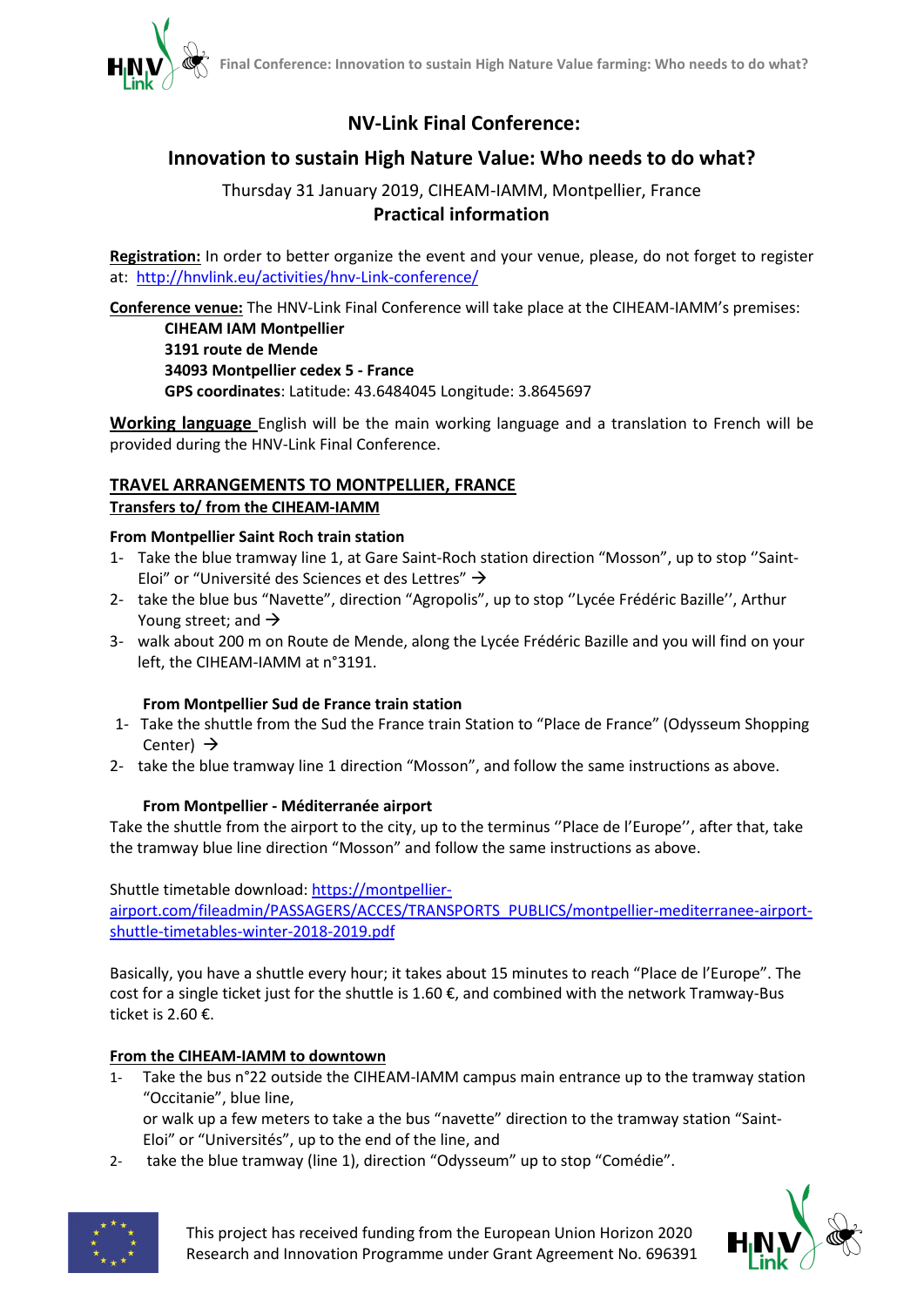

Detailed information and maps on public transportation in Montpellier, TaM, at: <http://www.tam-voyages.com/>

There are several **Taxi companies** in Montpellier, here below you have 2 of them which the CIHEAM-IAMM usually works with:

**Taxi Blue**: +33 (0) 4 67 03 20 00 **Taxi Tram**: +33 (0) 4 67 58 10 10

For information: average fares for a taxi from the train Saint Roch station or Montpellier downtown (15€-25€ depending on daily or night service) / and from the Airport (about 50 €).

More detailed information on how to arrive to the CIHEAM-IAMM and plans at: <http://www.iamm.ciheam.org/en/about/access>

# **More about Montpellier:**

<http://www.montpellier-tourisme.fr/>

#### **Some maps:**

To help you to better locate places during the HNV-Link Final Conference, annexed you will find a map with the relevant locations pinpointed and also availabl[e here.](https://www.google.com/maps/dir/A%C3%A9roport+Montpellier+M%C3%A9diterran%C3%A9e/CIHEAM+IAM+Montpellier,+3191+Route+de+Mende,+34090+Montpellier/HELIOTEL,+Route+de+Mende,+Montferrier-sur-Lez/Gare+de+Montpellier+Saint-Roch,+Montpellier/Gare+de+Montpellier+Sud+de+France,+Rue+de+la+Fontaine+de+la+Banqui%C3%A8re,+Montpellier/@43.6153006,3.8990124,13.25z/data=!4m32!4m31!1m5!1m1!1s0x12b6a4b8634f5375:0xda2b82513d41cd2d!2m2!1d3.9652372!2d43.5795991!1m5!1m1!1s0x12b6aed5157a8437:0x15e47de57765d924!2m2!1d3.8635671!2d43.6485507!1m5!1m1!1s0x12b6a8d5623b314f:0x4c4d7d32d185aece!2m2!1d3.8671826!2d43.6516086!1m5!1m1!1s0x12b6afa406650bbd:0x1766935f25749770!2m2!1d3.8807384!2d43.6047756!1m5!1m1!1s0x12b6a56c63257fff:0x4580c6f88a104649!2m2!1d3.9253639!2d43.594064!3e0)

# **Additional information**

**Banks and Exchanges offices:** you can find ATMs and currency exchange offices anywhere in Montpellier.

**Phone call:** (00) international **+ 33** (France) + phone number (without the "0" if dialing from outside French devices).

**Power plug and socket:** 2 pins, Voltage 220-240 V

**Weather forecast:** At this period of the year you should find a warm winter, but Climate Change gets weather crazy!

# **ACCOMMODATION & MEALS**

# **Accommodation arrangements**

Unfortunately, the CIHEAM-IAMM has no availability for that dates to host on the Campus. But there is large range of options in Montpellier; check the website of the Tourism Office of Montpellier website:<https://www.montpellier-tourisme.fr/Preparer-Reserver/Hebergements>

However, below you will find the details of the Heliohotel. This Hotel-Restaurant is close to the CIHEAM-IAMM Campus and can be reached by 5-10 min walk (same transport and transfers facilities as described before from downtown). In addition, participants having an early flight may be interested in booking at the Airport's hotel in Montpellier (details here-below)

**HELIOHOTEL** (if hosting there, please ask for CIHEAM-IAMM preferential fare) Address: Rond Point AGROPOLIS 34980 Monteferrier sur Lez T: 33 (0) 4.67.41.54.00 Fax: 33 (0) 4.67.41.54.54 Web: http/[/www.heliotel.com](http://www.heliotel.com/)

# **AEROPORT HOTEL**

Address: Aéroport Montpellier Méditerranée 34130 Mauguio T: +33 (0) 4 67 200 708 - 33 (0) 4 67 200 562 Web: [http://www.aeroporthotel.com](http://www.aeroporthotel.com/)